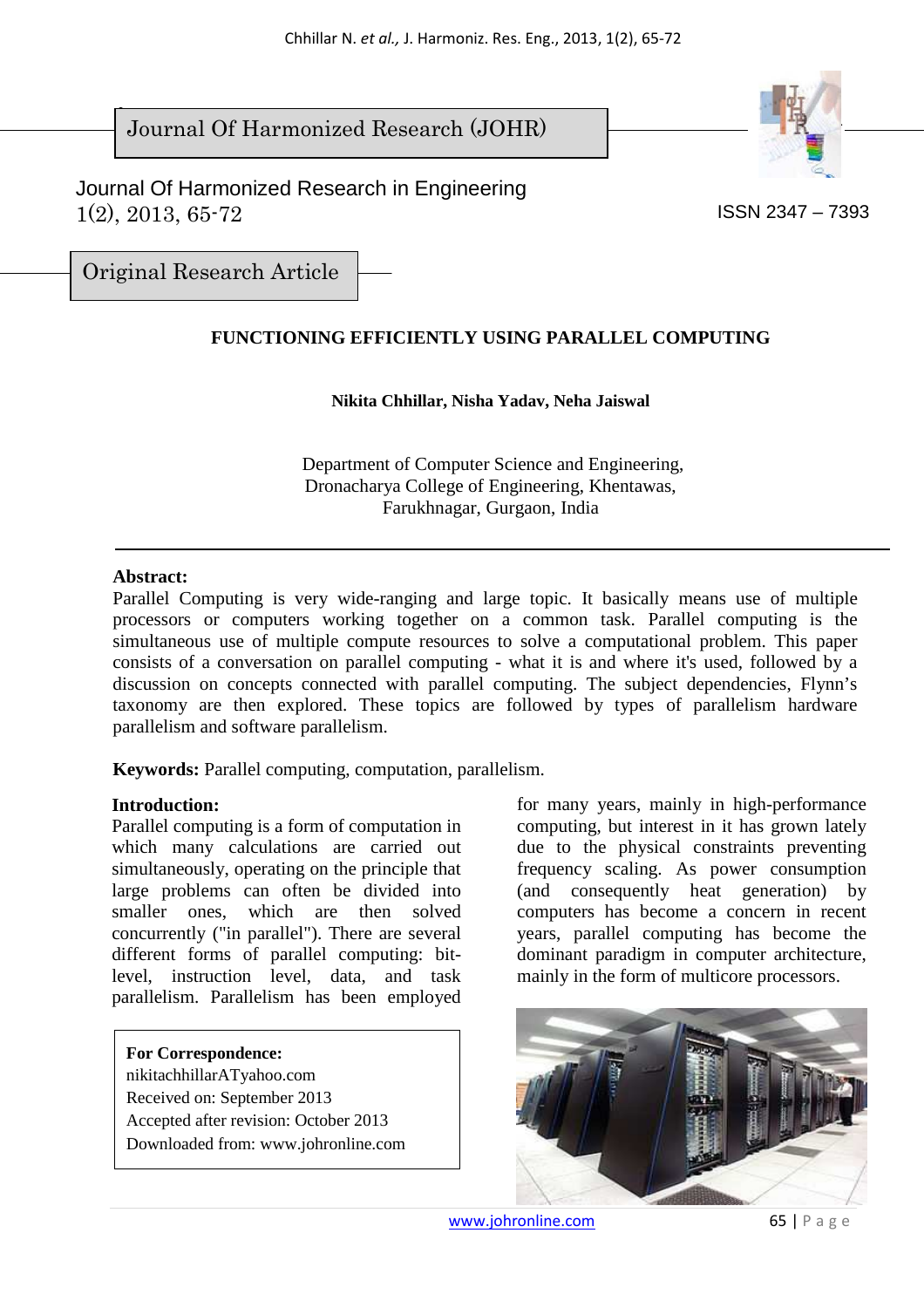The maximum possible speed-up of a program as a result of parallelization is known as Amdahl's law.

### • **Gustafson's Law:**

•Effect of multiple processors on run time of a problem with a *fixed amount of parallel work per processor.* 

### • **Amdahl's law:**

•All parallel programs contain: parallel sections & serial sections

•Serial sections limit the parallel effectiveness •Amdahl's Law states this formally

–Effect of multiple processors on speed up



#### **Uses for Parallel Computing: Science and Engineering:**

Historically, parallel computing has been considered to be "the high end of computing", and has been used to model difficult problems in many areas of science and engineering:

For eg: Atmosphere, Earth, Environment ,Physics, condensed matter, high pressure, photonics, Biotechnology, Genetic Chemistry, Molecular Sciences ,Geology, Seismology , Engineering, Circuit Design, Microelectronics ,Defense, Weapons, Computer Science, Mathematics.



**Jet Construction** 

### **Industrial and Commercial:**

Today, commercial applications provide an equal or greater driving force in the development of faster computers. These

applications require the processing of large amounts of data in sophisticated ways.

For example: Databases, data mining , Oil exploration , web based business, Medical imaging and diagnosis, Pharmaceutical design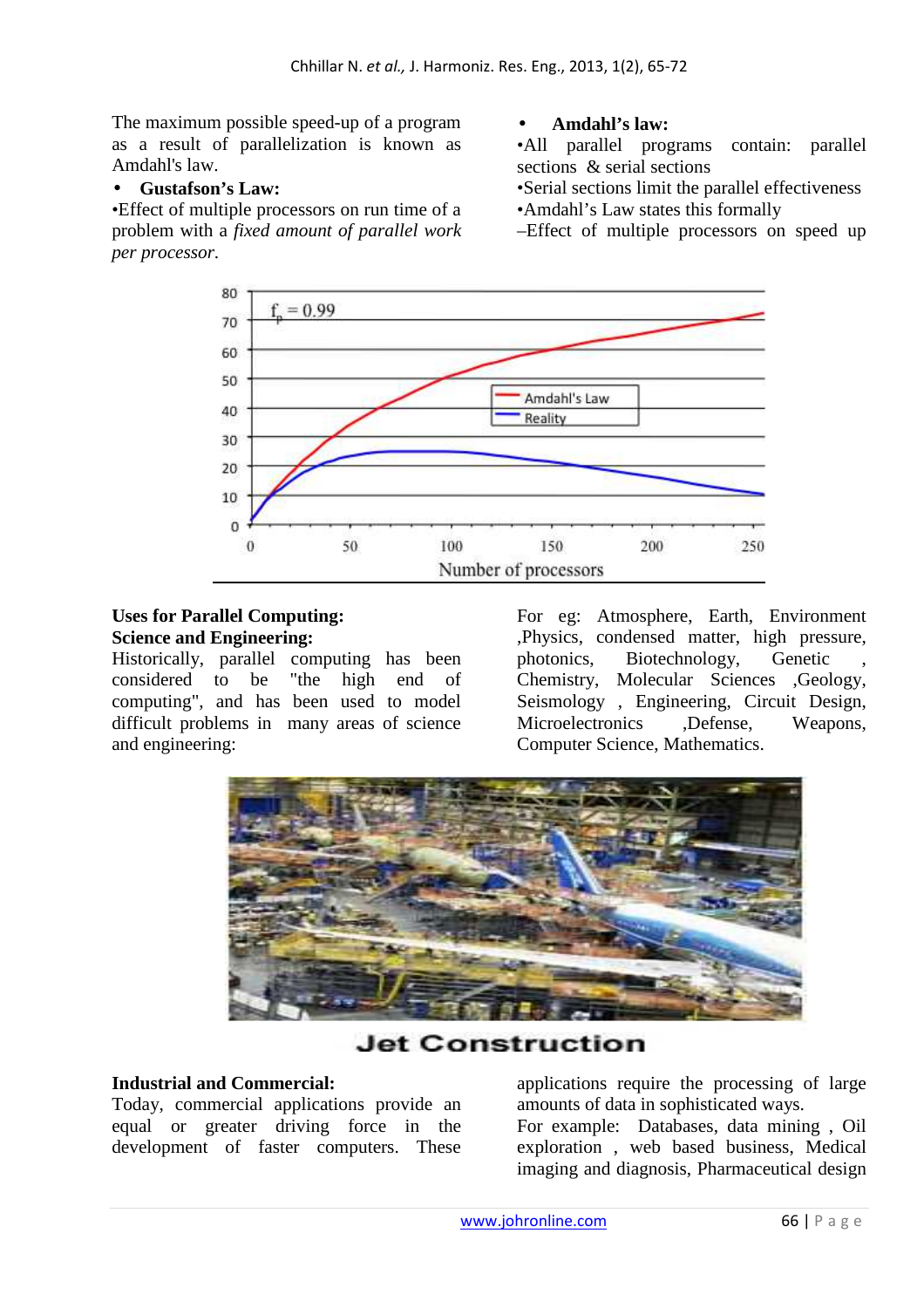,Financial and economic modeling Management, Advanced graphics and virtual reality, particularly in the entertainment industry, multi-media technologies Collaborative work environments

### **Flynn's taxonomy:**

Flynn classified programs and computers by whether they were operating using a single set or multiple sets of instructions, and whether or not those instructions were using a single set or multiple sets of data.

The single-instruction-single-data (SISD) classification is equivalent to an entirely sequential program. The single-instructionmultiple-data (SIMD) classification is analogous to doing the same operation repeatedly over a large data set. This is commonly done in signal processing applications. Multiple-instruction-single-data (MISD) is a rarely used classification. While computer architectures to deal with this were devised (such as systolic arrays), few applications that fit this class materialized. Multiple-instruction-multiple-data (MIMD) programs are by far the most common type of parallel programs.

| $11,111$ $0.0011011$               |                                    |  |  |  |
|------------------------------------|------------------------------------|--|--|--|
| <b>SISD</b>                        | <b>SIMD</b>                        |  |  |  |
| <b>Single Instruction Stream</b>   | <b>Single Instruction Stream</b>   |  |  |  |
| <b>Single Data Stream</b>          | <b>Multiple Data Stream</b>        |  |  |  |
| <b>MISD</b>                        | <b>MIMD</b>                        |  |  |  |
| <b>Multiple Instruction Stream</b> | <b>Multiple Instruction Stream</b> |  |  |  |
| <b>Single Data Stream</b>          | <b>Multiple Data Stream</b>        |  |  |  |

### **Flynn's taxonomy**

### **Single Instruction, Single Data (SISD):**

- A serial (non-parallel) computer
- **Single Instruction:** Only one instruction stream is being acted on by the CPU during any one clock cycle
- **Single Data:** Only one data stream is being used as input during any one clock cycle
- Examples: older generation mainframe, minicomputer and workstations; most modern day PCs.
- **Single Instruction, Multiple Data (SIMD):**
- A type of parallel computer
- **Single Instruction:** All processing units execute the same instruction at any given clock cycle
- **Multiple Data:** Each processing unit can operate on a different data element and Vector Pipelines

Examples:

- o Processor Arrays: Connection Machine CM-2, MasPar MP-1 & MP-2, ILLIAC IV
- o Vector Pipelines: IBM 9000, Cray X-MP, Y-MP & C90, Fujitsu VP, NEC SX-2, Hitachi S820, ETA10
- **Multiple Instruction, Single Data (MISD):**
- A type of parallel computer
- **Multiple Instructions:** Each processing unit operates on the data independently via separate instruction streams.
- **Single Data:** A single data stream is fed into multiple processing units.
- **Multiple Instructions, Multiple Data (MIMD):**
- A type of parallel computer
- **Multiple Instruction:** Every processor may be executing a different instruction stream
- **Multiple Data:** Every processor may be working with a different data stream Examples: most current supercomputers, networked parallel computer clusters and "grids", multi-processor SMP computers, multi-core PCs.

### **Types of parallelism:**

# - **Bit-level parallelism:**

From the advent of very-large-scale integration (VLSI) computer-chip fabrication technology in the 1970s until about 1986, speed-up in computer architecture was driven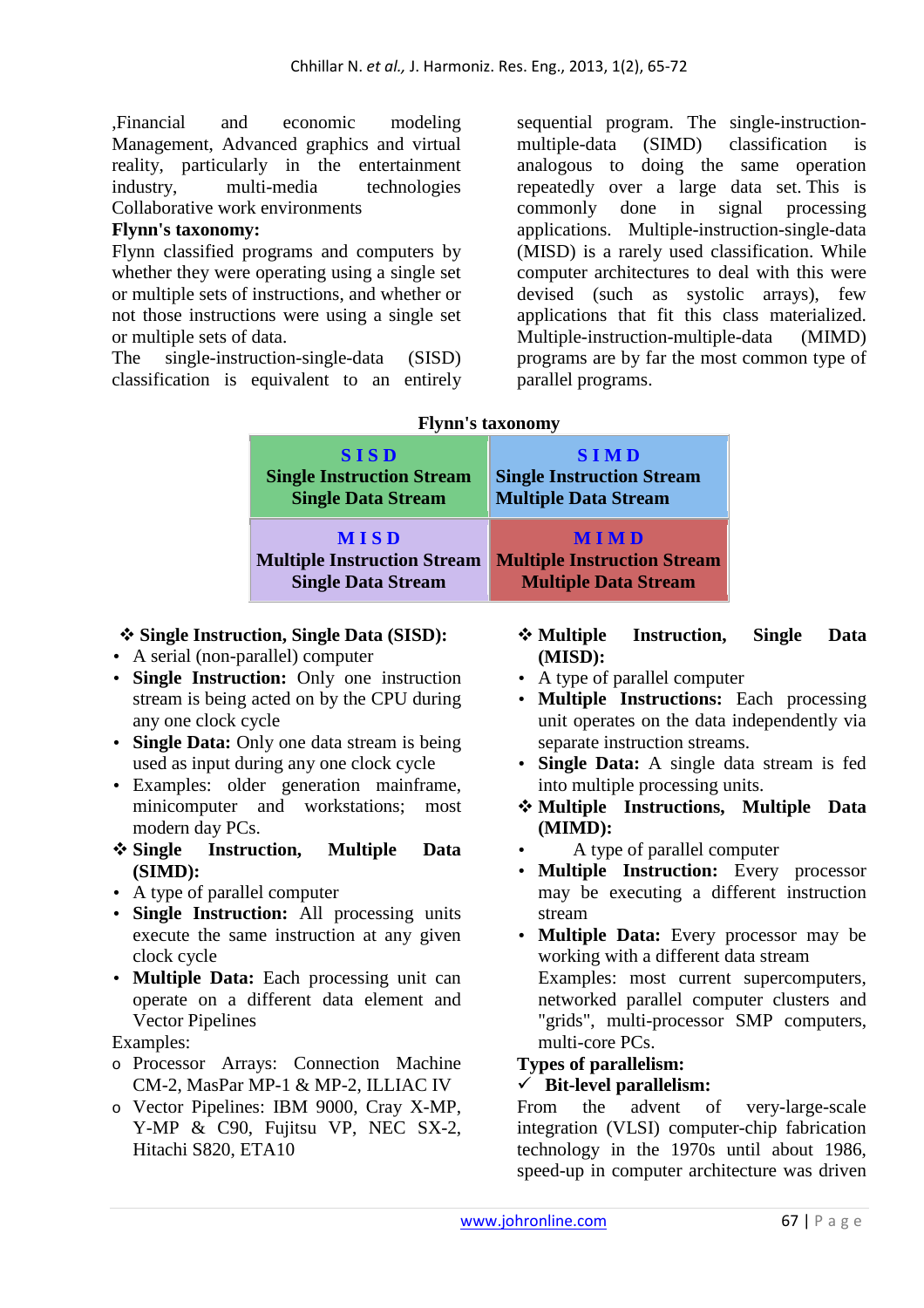by doubling computer word size—the amount of information the processor can manipulate per cycle. Increasing the word size reduces the number of instructions the processor must execute to perform an operation on variables whose sizes are greater than the length of the word. For example, where an 8-bit processor must add two 16-bit integers, the processor must first add the 8 lower-order bits from each integer using the standard addition instruction, then add the 8 higher-order bits using an addwith-carry instruction and the carry bit from the lower order addition; thus, an 8-bit processor requires two instructions to complete a single operation, where a 16-bit processor would be able to complete the operation with a single instruction.

| IF | ID |    | EX MEM WE |               |        |        |     |    |
|----|----|----|-----------|---------------|--------|--------|-----|----|
| γ  | F  | ID | EX        | <b>MEM WB</b> |        |        |     |    |
| ٠. |    | IF | ID.       | $\mathsf{E}$  | MEM WB |        |     |    |
| w  |    |    | IF        | D             | EX     | MEM WB |     |    |
|    |    |    |           |               | ID     | EX.    | MEM | WB |

# - **Instruction-level parallelism:**

A canonical five-stage pipeline in a RISC machine (IF = Instruction Fetch, ID = Instruction Decode,  $EX = Execute$ ,  $MEM =$ Memory access,  $WB = Register$  write back)

A computer program, is in essence, a stream of instructions executed by a processor. These instructions can be re-ordered and combined into groups which are then executed in parallel without changing the result of the program. This is known as instruction-level parallelism. Advances in instruction-level parallelism dominated computer architecture from the mid-1980s until the mid-1990s.

Modern processors have multi-stage instruction pipelines. Each stage in the pipeline corresponds to a different action the processor performs on that instruction in that stage; a processor with an N-stage pipeline can have up to N different instructions at different stages of completion. The canonical example of a pipelined processor is a RISC processor, with five stages: instruction fetch, decode, execute, memory access, and write back. The Pentium 4 processor had a 35-stage pipeline.

| IF.                      | ID  | EX. | <b>MEM</b> | <b>WB</b>  |            |            |           |    |
|--------------------------|-----|-----|------------|------------|------------|------------|-----------|----|
| IF                       | ID  | EX  | <b>MEM</b> | <b>WB</b>  |            |            |           |    |
| $ J_{\perp} $            | IF. | ID  | EX         | <b>MEM</b> | WB         |            |           |    |
|                          | ΙF  | ID  | EХ         | <b>MEM</b> | WB         |            |           |    |
| $\xrightarrow{\text{I}}$ |     | IF  | ID         | EX         | <b>MEM</b> | WB         |           |    |
|                          |     | ۱F  | ID         | EX         | <b>MEM</b> | WB         |           |    |
|                          |     |     | IF         | ID.        | EX         | <b>MEM</b> | WB.       |    |
|                          |     |     | IF.        | ID         | EX         | MEM        | <b>WB</b> |    |
|                          |     |     |            | IF         | ID         | ЕX         | MEM       | WB |
|                          |     |     |            | IF         | ID         | ЕX         | MEM       | WB |

A five-stage pipelined superscalar processor, capable of issuing two instructions per cycle. It can have two instructions in each stage of the pipeline, for a total of up to 10 instructions (shown in green) being simultaneously executed.

# **Hardware:**

### **Memory and communication:**

Main memory in a parallel computer is either shared memory (shared between all processing elements in a single address space), or distributed memory (in which each processing element has its own local address space). Distributed memory refers to the fact that the memory is logically distributed, but often implies that it is physically distributed as well. Distributed shared memory and memory virtualization combine the two approaches, where the processing element has its own local memory and access to the memory on non-local processors. Accesses to local memory are typically faster than accesses to non-local memory.



A logical view of a Non-Uniform Memory Access (NUMA) architecture. Processors in one directory can access that directory's memory with less latency than they can access memory in the other directory's memory.

Computer systems make use of caches small, fast memories located close to the processor which store temporary copies of memory values (nearby in both the physical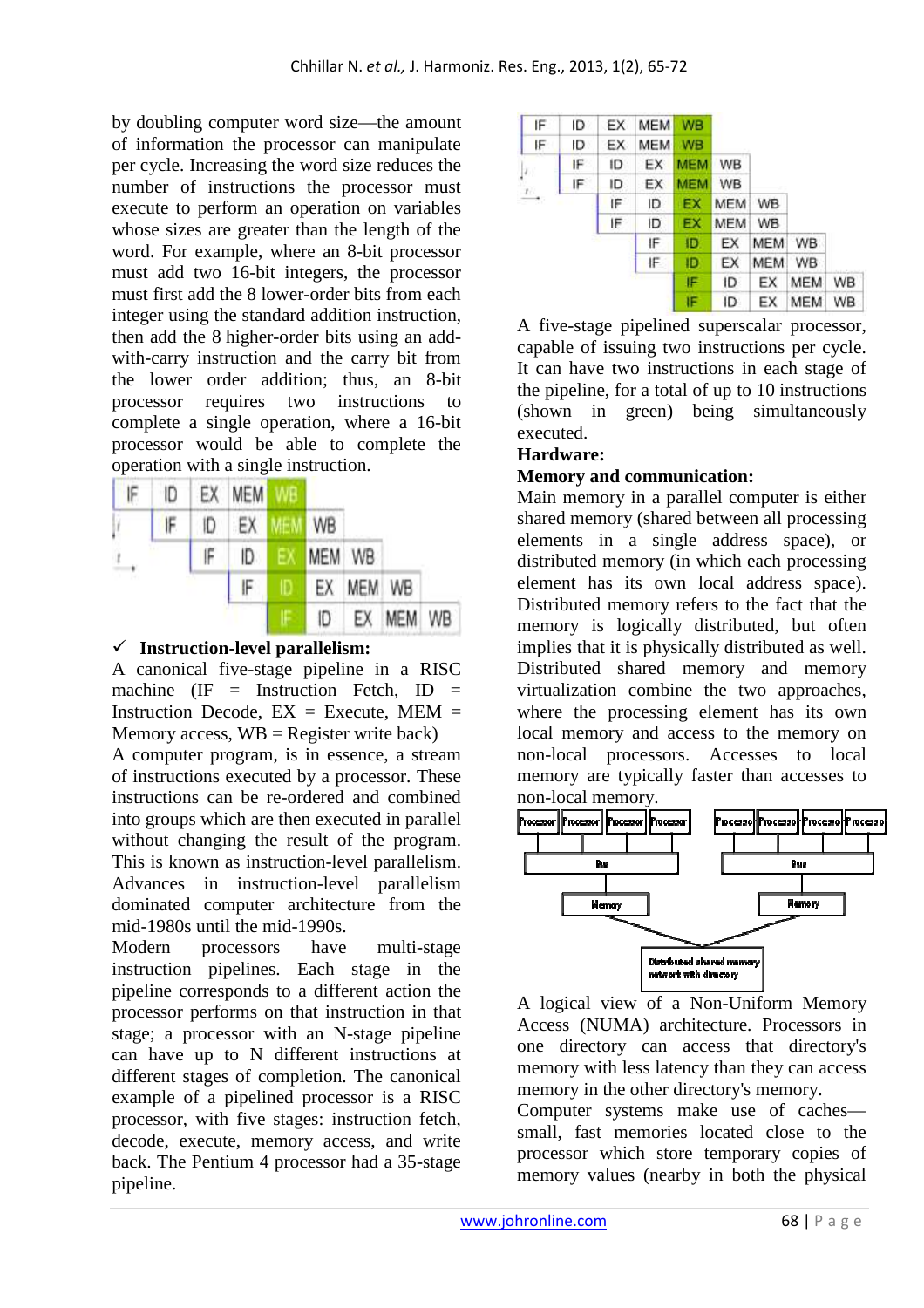and logical sense). Parallel computer systems have difficulties with caches that may store the same value in more than one location, with the possibility of incorrect program execution. These computers require a cache coherency system, which keeps track of cached values and strategically purges them, thus ensuring correct program execution. Bus snooping is one of the most common methods for keeping track of which values are being accessed (and thus should be purged). Designing large, highperformance cache coherence systems is a very difficult problem in computer architecture. As a result, shared-memory computer architectures do not scale as well as distributed memory systems do.

Processor–processor and processor–memory communication can be implemented in hardware in several ways, including via shared (either multiported or multiplexed) memory, a crossbar switch, a shared bus or an

interconnect network of a myriad of topologies including star, ring, tree, hypercube, fat hypercube (a hypercube with more than one processor at a node), or ndimensional mesh.

### **1) Classes of parallel computers:**

Parallel computers can be roughly classified according to the level at which the hardware supports parallelism. This classification is broadly analogous to the distance between basic computing nodes. These are not mutually exclusive; for example, clusters of symmetric multiprocessors are relatively common.

# *Distributed computing:*

A distributed computer (also known as a distributed memory multiprocessor) is a distributed memory computer system in which the processing elements are connected by a network. Distributed computers are highly scalable.

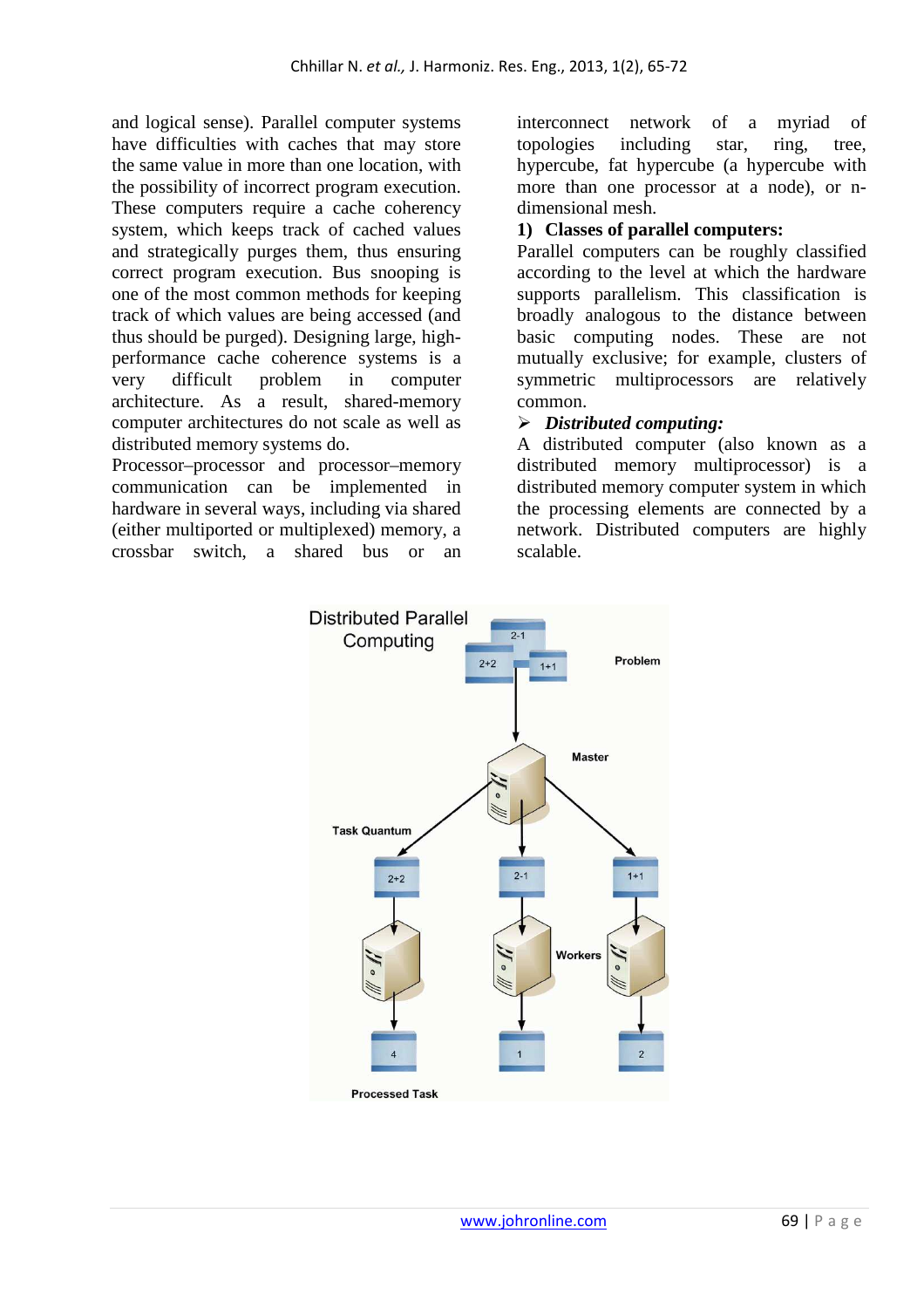*Cluster computing:* 



A cluster is a group of loosely coupled computers that work together closely, so that in some respects they can be regarded as a single computer. Clusters are composed of multiple standalone machines connected by a network. While machines in a cluster do not have to be symmetric, load balancing is more difficult if they are not. The most common type of cluster is the Beowulf cluster, which is a cluster implemented on multiple identical commercial off-the-shelf computers connected with a TCP/IP Ethernet local area network.

#### **Massive parallel processing:**

A massively parallel processor (MPP) is a single computer with many networked processors. MPPs have many of the same characteristics as clusters, but MPPs have specialized interconnect networks (whereas clusters use commodity hardware for networking). MPPs also tend to be larger than clusters, typically having "far more" than 100 processors. In a MPP, "each CPU contains its own memory and copy of the operating system and application. Each subsystem communicates with the others via a high-speed interconnect."



### *Grid computing:*

Distributed computing is the most distributed form of parallel computing. It makes use of computers communicating over the Internet to work on a given problem. Because of the low bandwidth and extremely high latency available on the Internet, distributed computing typically deals only with embarrassingly parallel problems. Many distributed computing applications have been created, of which SETI@home and Folding@home are the best-known examples. Most grid computing applications use middleware, software that sits between the operating system and the application to manage network resources and standardize the software interface. The most common distributed computing middleware is the Berkeley Open Infrastructure for Network Computing (BOINC). Often, distributed computing software makes use of "spare cycles", performing computations at times when a computer is idling.



### *Specialized parallel computers:*

Within parallel computing, there are specialized parallel devices that remain niche areas of interest. While not domain-specific, they tend to be applicable to only a few classes of parallel problems.

 *Reconfigurable computing with fieldprogrammable gate arrays:*

Reconfigurable computing is the use of a field-programmable gate array (FPGA) as a co-processor to a general-purpose computer. An FPGA is, in essence, a computer chip that can rewire itself for a given task.FPGAs can be programmed with hardware description languages such as VHDL or Verilog. However, programming in these languages can be tedious. Several vendors have created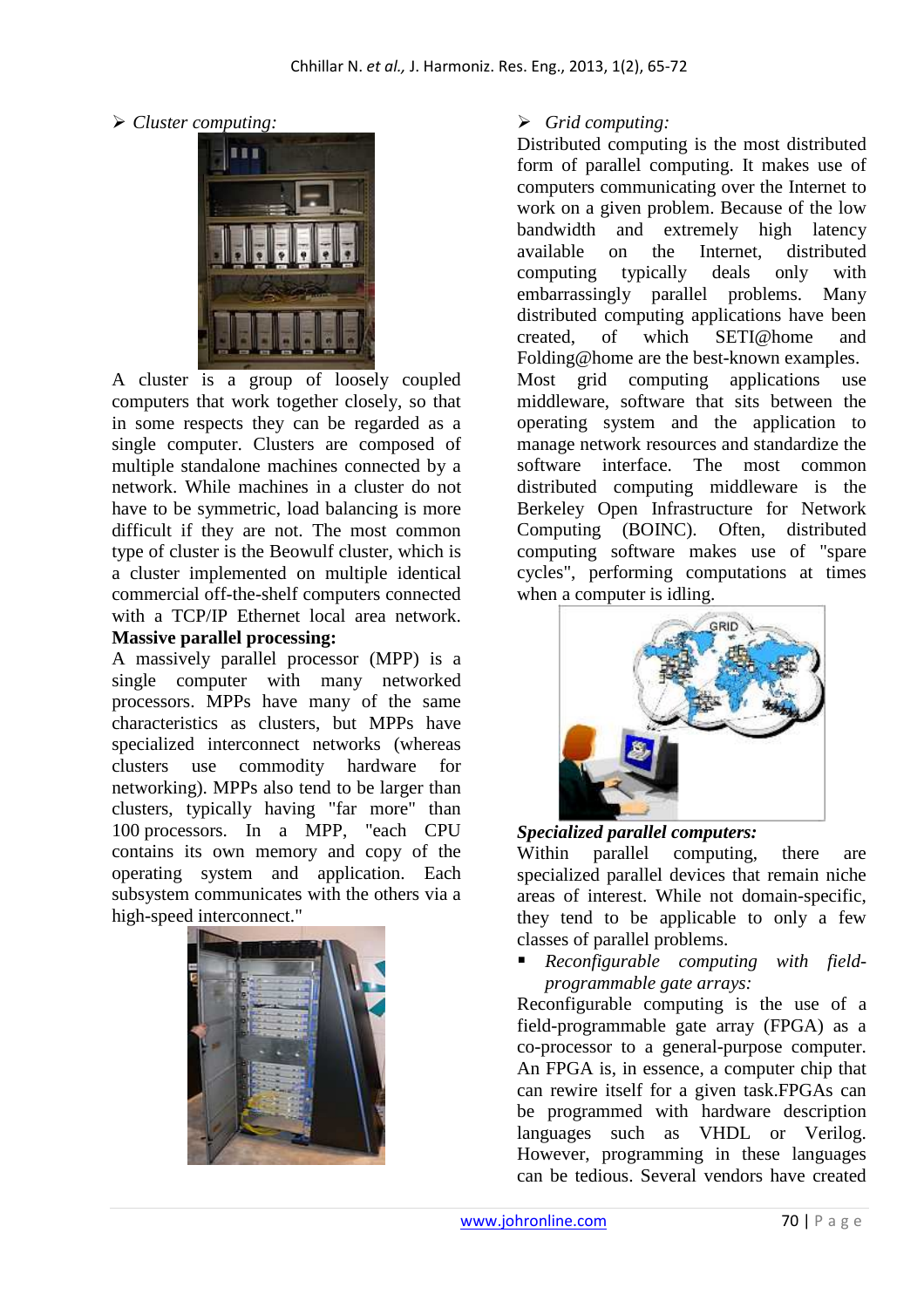C to HDL languages that attempt to emulate the syntax and/or semantics of the C programming language

 *General-purpose computing on graphics processing units (GPGPU):*

General-purpose computing on graphics processing units (GPGPU) is a fairly recent trend in computer engineering research. GPUs are co-processors that have been heavily optimized for computer graphics processing. Computer graphics processing is a field dominated by data parallel operations particularly linear algebra matrix operations.

 *Application-specific integrated circuits:* Several application-specific integrated circuit (ASIC) approaches have been devised for dealing with parallel applications. As a result, for a given application, an ASIC tends to outperform a general-purpose computer. This process requires a mask, which can be extremely expensive. (The smaller the transistors required for the chip, the more expensive the mask will be.) Meanwhile, performance increases in general-purpose computing over time tend to wipe out these gains in only one or two chip generations. High initial cost and the tendency to be overtaken have rendered ASICs unfeasible for most parallel computing applications.

*Vector processors:* 

A vector processor is a CPU or computer system that can execute the same instruction on large sets of data. "Vector processors have high-level operations that work on linear arrays of numbers or vectors. An example vector operation is  $A = B \times C$ , where *A*, *B*, and *C* are each 64-element vectors of 64-bit floating-point numbers." They are closely related to Flynn's SIMD classification.

### **Software:**

# **Parallel programming languages:**

Concurrent programming languages, libraries, APIs, and parallel programming models have been created for programming parallel computers. These can generally be divided into classes based on the assumptions they make about the underlying memory architecture—shared memory, distributed memory, or shared distributed memory. Shared memory programming languages

communicate by manipulating shared memory variables. Distributed memory uses message passing. POSIX Threads and OpenMP are two of most widely used shared memory APIs, whereas Message Passing Interface (MPI) is the most widely used message-passing system API. HMPP (Hybrid Multicore Parallel Programming) directives an Open Standard denoted Open HMPP. The Open HMPP directive-based programming model offers syntax to efficiently offload computations on hardware accelerators and to optimize data movement to/from the hardware memory. Open HMPP directives describe remote procedure call (RPC) on an accelerator device (e.g. GPU) or more generally a set of cores.

### **Automatic parallelization:**

Automatic parallelization of a sequential program by a compiler is the holy grail of parallel computing. Despite decades of work by compiler researchers, automatic parallelization has had only limited success Mainstream parallel programming languages remain either explicitly parallel or (at best) partially implicit, in which a programmer gives the compiler directives for parallelization. A few fully implicit parallel programming languages exist—SISAL, Parallel Haskell, System C (for FPGAs), Mitrion-C, VHDL, and Verilog.

# **Application check pointing:**

As a computer system grows in complexity, the mean time between failures usually decreases. Application check pointing is a technique whereby the computer system takes a "snapshot" of the application — a record of all current resource allocations and variable states, akin to a core dump; this information can be used to restore the program if the computer should fail. Application check pointing means that the program has to restart from only its last checkpoint rather than the beginning. While check pointing provides benefits in a variety of situations, it is especially useful in highly parallel systems with a large number of processors used in high performance computing.

### **Conclusion:**

Parallel computer programs are more difficult to write than sequential ones, because